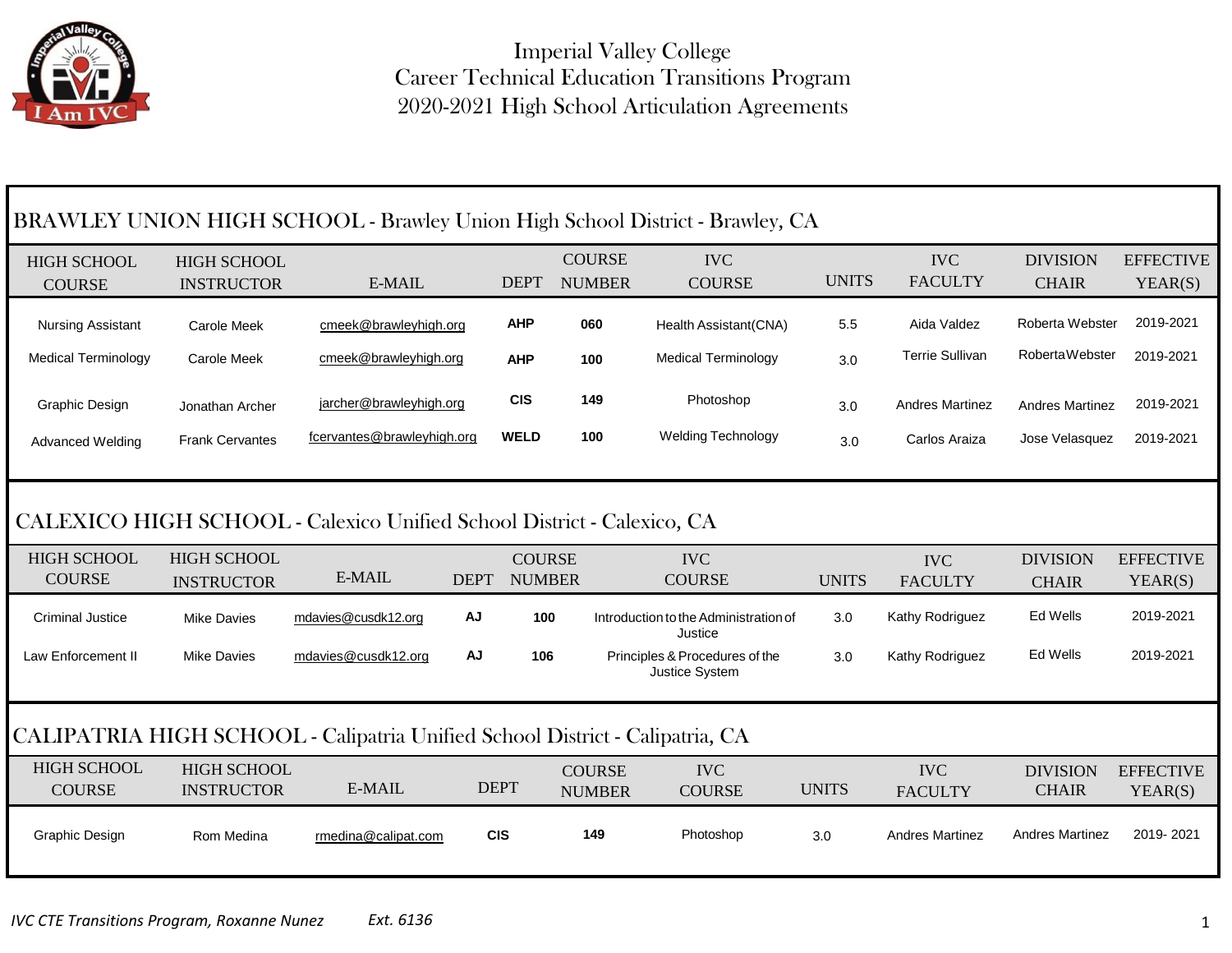

| CENTRAL UNION HIGH SCHOOL - Centro Union High School District - El Centro, CA |                      |                        |             |               |               |                                                     |              |              |                        |                        |                  |
|-------------------------------------------------------------------------------|----------------------|------------------------|-------------|---------------|---------------|-----------------------------------------------------|--------------|--------------|------------------------|------------------------|------------------|
| <b>HIGH SCHOOL</b>                                                            | <b>HIGH SCHOOL</b>   |                        |             |               | <b>COURSE</b> | <b>IVC</b>                                          |              |              | <b>IVC</b>             | <b>DIVISION</b>        | <b>EFFECTIVE</b> |
| <b>COURSE</b>                                                                 | <b>INSTRUCTOR</b>    | E-MAIL                 |             | <b>DEPT</b>   | <b>NUMBER</b> | <b>COURSE</b>                                       |              | <b>UNITS</b> | <b>FACULTY</b>         | <b>CHAIR</b>           | YEAR(S)          |
| <b>Computerized Accounting</b>                                                | Ana Vizcaino         | avizcaino@mycuhsd.org  |             | <b>ACCT</b>   | 099           | <b>Practical Accounting</b>                         |              | 3.0          | Alison Brock           | <b>Andres Martinez</b> | 2019-2021        |
| <b>Construction &amp; Building</b><br>Technology                              | Gianni Mayo          | gmayo@mycuhsd.org      |             | <b>BLDC</b>   | 140           | <b>Building Construction</b><br>Methods & Materials |              | 3.0          | Jose Velasquez         | Jose Velasquez         | 2019-2021        |
| Automotive Maintenance<br>and Light Repair                                    | Ron Shane            | rshane@mycuhsd.org     |             | <b>AUT</b>    | 085           | Automotive Maintenance<br>and Repairs               |              | 3.0          | <b>Ricardo Pradis</b>  | Jose Velasquez         | 2019-2021        |
| HOLTVILLE HIGH SCHOOL - Holtville Unified School District - Holtville, CA     |                      |                        |             |               |               |                                                     |              |              |                        |                        |                  |
| <b>HIGH SCHOOL</b>                                                            | <b>HIGH SCHOOL</b>   |                        |             | <b>COURSE</b> |               | <b>IVC</b>                                          |              |              | <b>IVC</b>             | <b>DIVISION</b>        | <b>EFFECTIVE</b> |
| <b>COURSE</b>                                                                 | <b>INSTRUCTOR</b>    | E-MAIL                 | <b>DEPT</b> | <b>NUMBER</b> |               | <b>COURSE</b>                                       | <b>UNITS</b> |              | <b>FACULTY</b>         | <b>CHAIR</b>           | YEAR(S)          |
| Computerized Office<br>Systems                                                | <b>Gabriel Ponce</b> | gponce@husd.net        | <b>CIS</b>  | 120           |               | Microsoft Word I                                    | 1.0          |              | Angie Ruiz             | <b>Andres Martinez</b> | 2019-2021        |
| <b>Computerized Office</b><br>Systems                                         | <b>Gabriel Ponce</b> | gponce@husd.net        | <b>CIS</b>  | 124           |               | Excel I                                             | 1.0          |              | <b>Walid Ghanim</b>    | <b>Andres Martinez</b> | 2019-2021        |
| Medical Terminology                                                           | <b>Ethan Ming</b>    | eming@husd.net         | <b>AHP</b>  | 100           |               | <b>Medical Terminology</b>                          | 3.0          |              | <b>Terrie Sullivan</b> | Roberta Webster        | 2019-2021        |
| <b>IMPERIAL HIGH SCHOOL - Imperial Unified School District - Imperial, CA</b> |                      |                        |             |               |               |                                                     |              |              |                        |                        |                  |
| <b>HIGH SCHOOL</b>                                                            | <b>HIGH SCHOOL</b>   |                        |             |               | <b>COURSE</b> | <b>IVC</b>                                          |              |              | <b>IVC</b>             | <b>DIVISION</b>        | <b>EFFECTIVE</b> |
| <b>COURSE</b>                                                                 | <b>INSTRUCTOR</b>    | E-MAIL                 | <b>DEPT</b> |               | <b>NUMBER</b> | <b>COURSE</b>                                       |              | <b>UNITS</b> | <b>FACULTY</b>         | <b>CHAIR</b>           | YEAR(S)          |
| Graphic Design                                                                | Kathy Tharp          | ktharp@imperialusd.org | <b>CIS</b>  |               | 149           | Photoshop                                           |              | 3.0          | <b>Andres Martinez</b> | <b>Andres Martinez</b> | 2019-2021        |